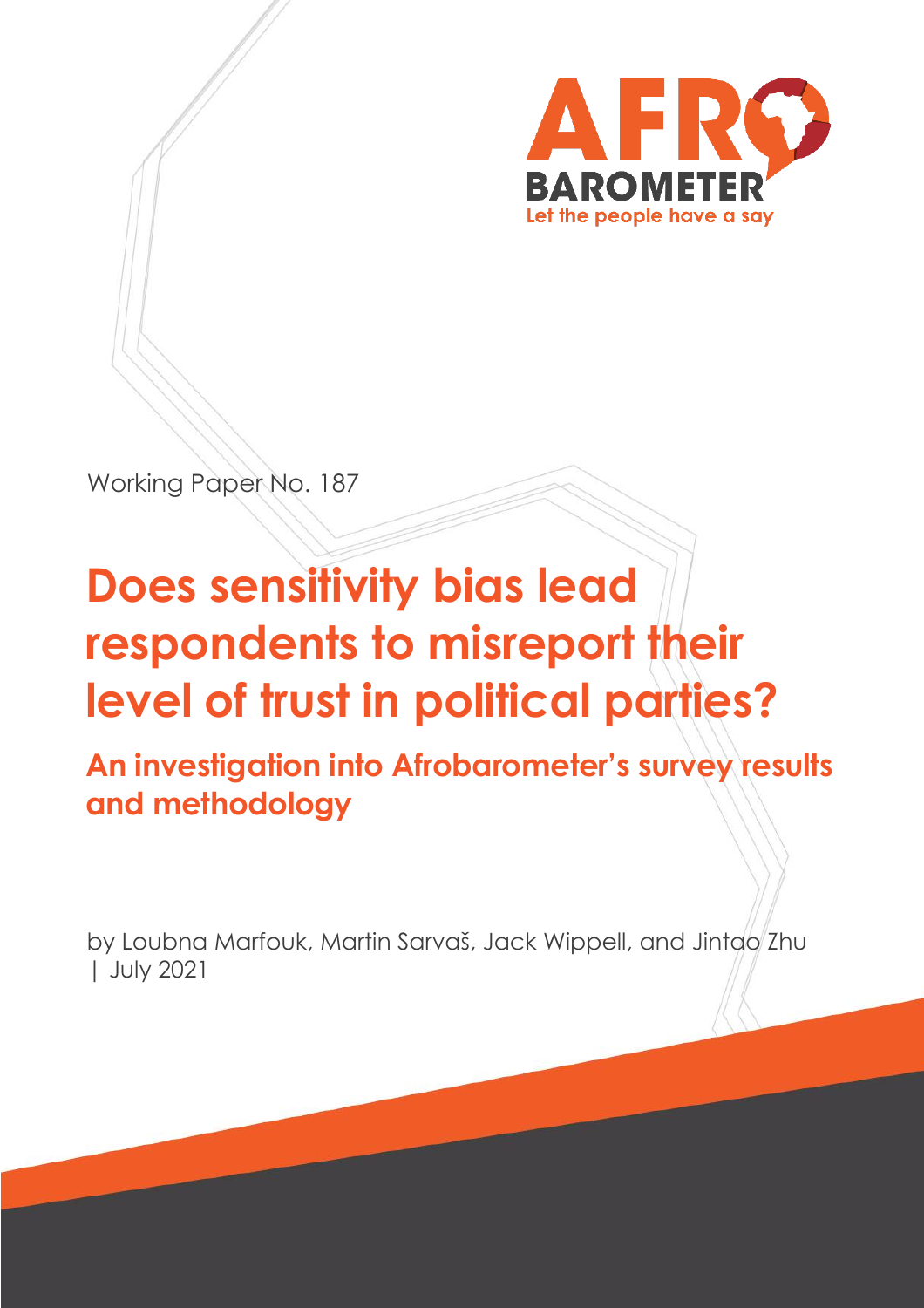

Working Paper No. 187

# **Does sensitivity bias lead respondents to misreport their level of trust in political parties?**

**An investigation into Afrobarometer's survey results and methodology**

by Loubna Marfouk, Martin Sarvaš, Jack Wippell, and Jintao Zhu | July 2021

The authors are students at the London School of Economics and Political Science. Contacts: [loubna.marfouk@hotmail.fr,](mailto:loubna.marfouk@hotmail.fr) [martin.sarvas@gmail.com,](mailto:martin.sarvas@gmail.com) [jack@wippell.net,](mailto:jack@wippell.net) [j.zhu33@outlook.com](mailto:j.zhu33@outlook.com)

# **Abstract**

This paper explores the presence of politically sourced sensitivity bias, which leads respondents to report alternative answers to their true beliefs, in Afrobarometer's survey results. To this end, we run a set of regressions on Afrobarometer Round 7 data to explore mechanisms through which the perceived sponsor of the survey is associated with response patterns related to trust in political parties. Questions regarding individuals' trust levels in political parties are prone to sensitivity bias insofar as political concerns can lead respondents to favour a certain response for strategic reasons. Moreover, if respondents believe that answers will be shared with the perceived sponsor of the interview, they are likely to tailor their answers to what they judge is the preferred answer of their perceived survey sponsor. We find a number of statistically significant results that suggest some sensitivity bias is present in the survey responses. In particular, we show that there are statistically significant differences in responses for self-reported trust in both opposition and ruling parties when the respondent perceives the government to be the survey sponsor compared to when they perceive the sponsor to be Afrobarometer. We also explore how these responses vary by countryspecific characteristics, such as regime type. Reducing respondents' variation in perception of the survey sponsor might alleviate biases throughout Afrobarometer's interviews, and a set of methodological changes might mitigate the effects of this sensitivity bias in future surveys. While other studies have focused on potential bias from interviewer effects, our research suggests a new avenue for research, in Africa and beyond, on respondent perceptions of sponsorship.

# **Acknowledgements**

This paper is a product of a Philosophy, Politics, and Economics Capstone Project in the Department of Government at the London School of Economics and Political Science. The authors wish to thank their supervisor, George Ofosu, for his guidance and support throughout the research process. They are grateful to Afrobarometer for its collaboration, in particular to Carolyn Logan, Edem E. Selormey, Jeff Conroy-Krutz, and Brian Howard for their guidance and extensive feedback.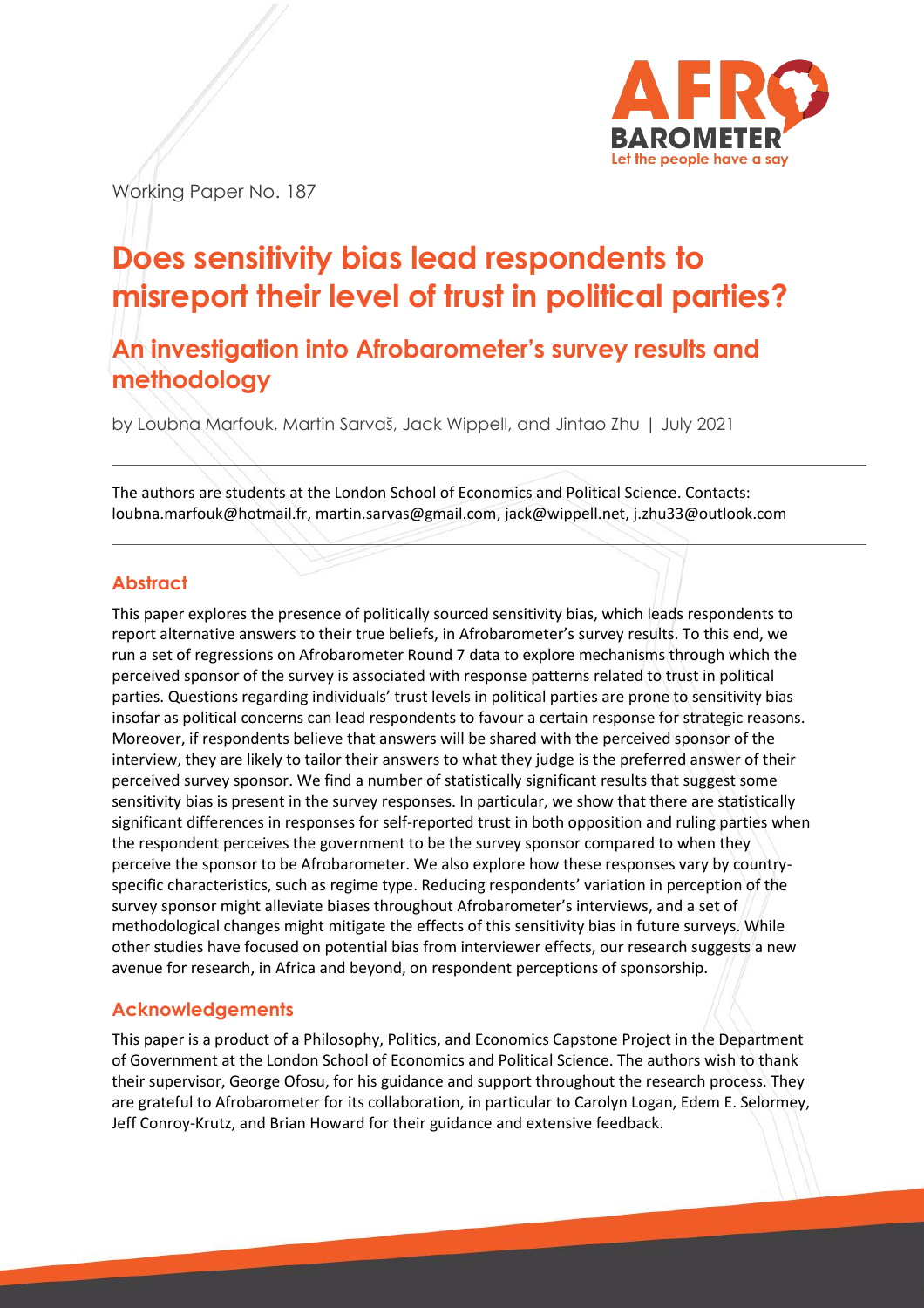# **1. Introduction**

In "Rejecting the disloyal opposition? The trust gap in mass attitudes toward ruling and opposition parties in Africa*,*" Logan (2008) reports that Africans were more likely to say they trust the ruling party than the opposition (a 20-percentage-point gap) in Afrobarometer Round 3 data. She concludes that opposition parties have weak support because many Africans admire "father-leaders" in dominantly patriarchal systems. Although Africans' low trust in opposition political parties may partly reflect an unconscious bias in favour of consensus due to historical and institutional legacies, this paper explores another possible explanation: Is low trust in opposition political parties a manifestation of a conscious effort to avoid political threats? Are higher levels of reported trust in ruling parties an indication of respondents' reluctance to demonstrate dissidence? Fundamentally, does self-reported trust in opposition and ruling parties suffer from sensitivity bias caused by a feeling of political risk?

We test this possibility using Afrobarometer's Round 7 survey, which interviewed 44,623 individuals across 34 African countries in 2016/2018. Specifically, we investigate whether Africans' perceptions of the sponsor of the survey are associated with their reported trust in ruling and opposition parties. We argue that citizens are more likely to evince support for the incumbent party – and less likely to support the opposition – if they believe that the government sponsored the survey. Using logistic regression models, we examine the association between citizens' reported trust in political parties and their "perceived sponsor" of the Afrobarometer survey ("*Who do you think sent us to do this interview?*"). We assume that, theoretically, individuals' perceptions about who deployed the survey enumerators can induce sensitivity bias because they may fear losing out on government benefits or even being targeted with punishment if they believe the perceived sponsor to be related to the government and thus able to share survey responses with the government. We find evidence of sensitivity bias when respondents perceive that the sponsor of the interview is the government vs. when they perceive it to be Afrobarometer. Our finding is robust to controlling for factors such as ethnicity or socio-economic conditions that might influence citizens' support for the incumbent party.

#### *What is sensitivity bias?*

Sensitivity bias arises when self-reported attitudes and opinions diverge from privately held beliefs. Tourangeau and Yan (2007) distinguish among three sources of sensitivity bias. First, respondents might be motivated to misreport (by either altering their answers or refusing to respond altogether) because they judge the question to be intrusive. Second, respondents might be concerned about the cost of reporting a truthful answer to sensitive questions to the interviewer (or about this answer being shared with a potential third party), who could use this answer against them (hereafter termed the *threat of disclosure*). This can be influenced by various factors, such as the presence of bystanders. Third, sensitivity bias can arise because of social desirability, when respondents misreport answers because of a concern that their responses may be socially undesirable. Finally, we note that although sensitivity bias varies in its sources, it always emerges from the content of the questions asked or contextual factors of the interview itself.

Of further note is the distinction between *threat of disclosure* and sensitivity bias due to social desirability (hereafter referred to as *social desirability bias*, or SDB). In the case of threat of disclosure, respondents misreport because they fear the consequences of having their answers disclosed to any actor. These consequences could be physical, monetary, or social. SDB can be a factor regardless of whether the response is disclosed. In the event of disclosure, respondents would fear social sanctions. But even if respondents do not fear disclosure, SDB might still motivate them to adapt their answers out of a desire to be perceived in a particular way by the interviewer.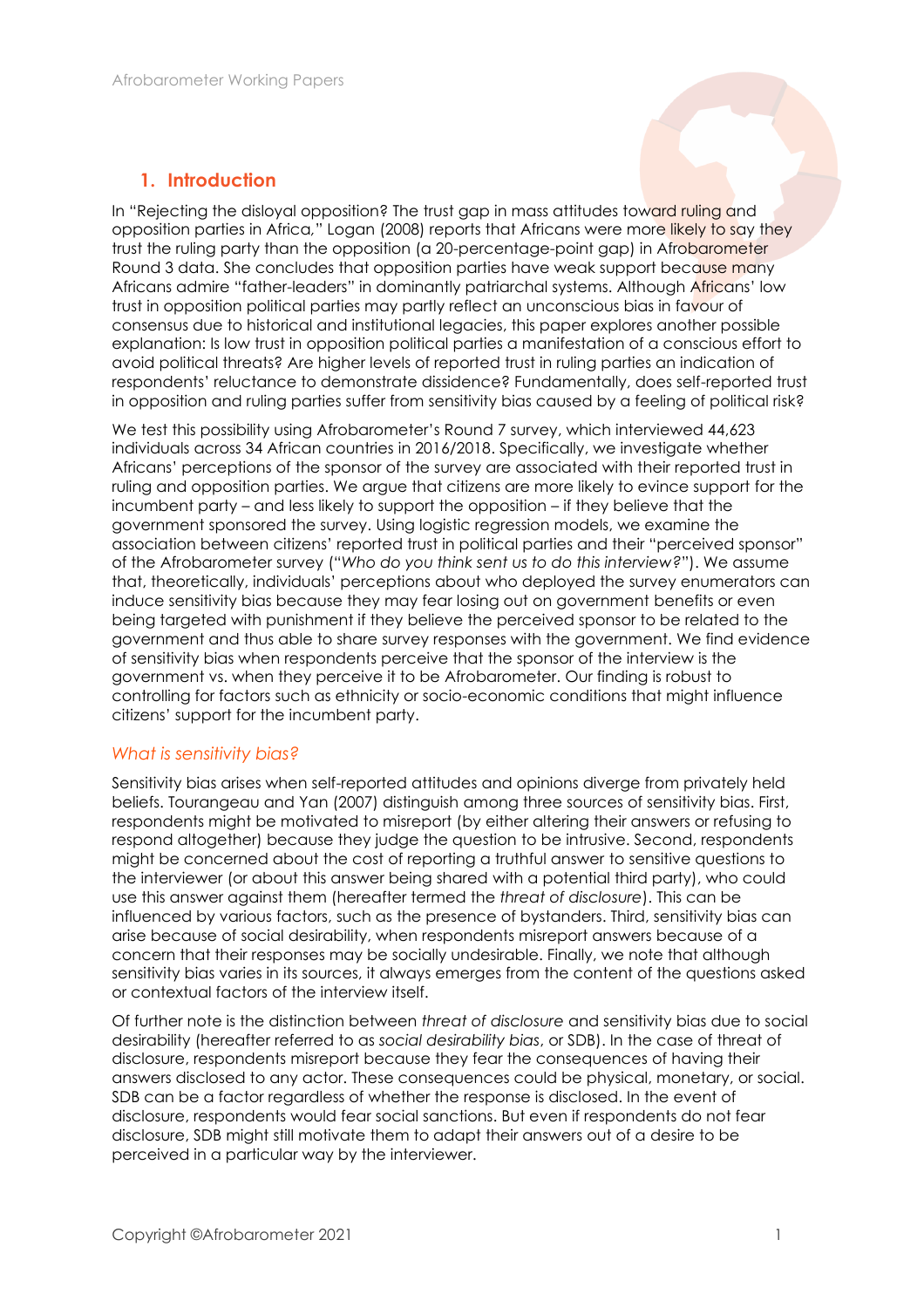#### *Why should we care about sensitivity bias?*

Not only does sensitivity bias increase nonresponse rates, but it also has the potential to lead to widespread misreporting on sensitive questions. Therefore, anyone engaged in measurement of public opinion should be concerned about sensitivity bias. Considerable research has explored how social desirability bias affects responses. For instance, work has been carried out on the underreporting of socially undesirable behaviours such as drug use (Tourangeau & Yan, 2007) and smoking (Bauman & Dent, 1982), as well as of financial hardships (Locander, Sudman, & Bradburn, 1976) and racist attitudes (Krysan, 1998). Moreover, respondents also tend to overreport socially desirable behaviours. For instance, Kelly, Soler-Hampejsek, Mensch, and Hewett (2013) conducted research on sexual behaviour in Malawi, where extramarital sexual activities are considered a sign of masculine prowess, and found that men who were interviewed tended to overreport sexual experiences.

Hence, sensitivity bias traced to intrusiveness or social desirability has been shown to lead to substantial misreports. However, another significant source of sensitivity bias is somewhat less explored in the literature and is particularly relevant to the African context: the respondent's perception of a threat of truthful disclosure. Tannenberg (2017) notably found that in African autocratic regimes, questions related to the citizen-state relationship were subject to a considerable bias. Due to fear of various forms of repression by the government, respondents in this study reported attitudes and beliefs to better align themselves with what they perceived to be government officials' preferred answers.

Concerns about disclosing truthful answers with regard to political questions do not appear to be unique to specific regime types. Indeed, in Afrobarometer Round 7 surveys, 42% of respondents surveyed across all 34 countries – some more democratic, others more authoritarian – believed that people always have to be careful about what they say about politics. This suggests that many respondents deem political questions to be sensitive. Hence, this paper seeks to identify whether reported levels of trust in opposition and ruling political parties, as responses to politically sensitive questions, suffer from sensitivity bias. We also break down these results by country and rank them by Freedom House score to investigate whether there is some specific relation to regime type.

#### *Sensitivity bias: Theoretical mechanisms*

In order to determine whether sensitivity bias affects reported levels of trust in political parties, we first need a more precise definition of sensitivity bias. Building on the work of Blair, Coppock, & Moor (2020), we argue that politically sourced sensitivity bias arises when:

- 1. A respondent has a referent in mind when answering a sensitive question;
- 2. The respondent feels that the referent has a preferred answer or non-answer to the sensitive question; and
- 3. The respondent perceives that failing to provide that preferred response will entail a cost.

Hence, politically sourced sensitivity bias arises when respondents adjust reports of trust in opposition or ruling parties because they believe that some referent (interviewer, bystander, potential third party) has a preferred answer in mind and that failing to respond accordingly has a (social, physical, or monetary) cost. For the purposes of our research, we focus on referents created by the interview context and look at the role of situational factors in the creation of politically sourced sensitivity bias. Interview context has already been shown to have a significant role in the promotion of sensitivity bias. Adida, Ferree, Posner, and Robinson (2016) found statistically significant evidence that respondents give different answers to coethnic and non-coethnic interviewers in 14 African countries. Similarly, Erlich and McCormack (2020) analyzed differences in ages between interviewers and respondents and identified statistically significant differences in response patterns induced by differences in ages across a range of questions. Building on this work, we aim to identify which, if any,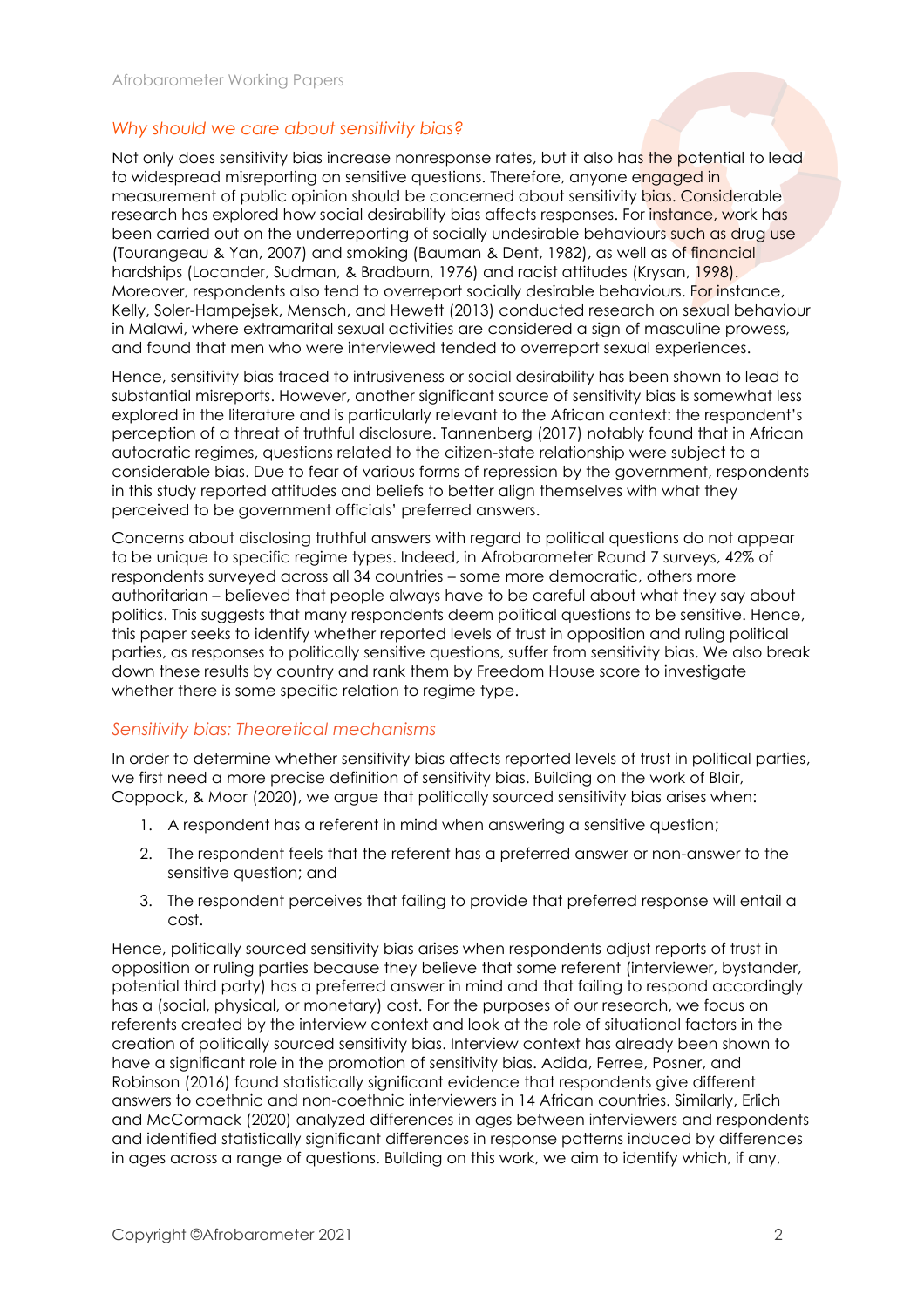situational factors give rise to sensitivity bias when respondents reported their trust in opposition and political parties.

Although our research explores the entire data set offered by Afrobarometer Round 7,1 misreports caused by politically sourced sensitivity bias may differ significantly in scope across the countries studied here. Looking at country-specific characteristics in a comparative light may allow us to identify whether some country-specific characteristics (such as regime type) are more likely to give rise to politically sourced sensitivity bias.

In order to test for the presence of sensitivity bias, we examine the relationship between reported trust in both the opposition and ruling political parties and the answer the respondent gave to the final question asked during the interview: "*Who do you think sent us to do this interview?*" We show that there are systematic differences in responses to the trust questions based on the perceived sponsor. We examine our results by country to isolate any state-specific catalysts for sensitivity bias.

# 2. **Methodology**

#### *Choice of variables*

In this section, we introduce the relevant variables in our research and explain our motivations for choosing them. We use data from Afrobarometer's Round 7 survey (R7 2016/2018).

We chose to use reported trust in opposition political parties and trust in ruling parties as our dependent variables. The key reason for this choice was that there is a plausible connection between reported trust in opposition and ruling parties and the possible existence of sensitivity bias caused by political pressure. If respondents feel affected by some political pressure imposed by the incumbent government, they should be more hesitant to speak positively about opposition political parties so may underreport their trust in opposition political parties. Likewise, they should be inclined to speak positively of the ruling party and so may overreport their trust in it.

With respect to our independent variable, we chose to use the perceived sponsor designated by respondents' answers to the final question in the survey. This variable appealed to us for several reasons.

First, it contains the essential elements for giving rise to politically sourced sensitivity bias:

1. The respondent may have a referent (the government) in mind when answering a sensitive question (about trust in opposition and ruling parties);

2. The respondent may feel that the referent had a preferred answer (low trust in opposition parties/high trust in the ruling party) to the sensitive question; and

3. The respondent may perceive that failing to provide that preferred response would entail a cost. (The respondent may believe that the government will know if the respondent shows support for opposition parties and dissidence toward the ruling party, and this could well be punished).

Secondly, unlike many questions, perceived sponsor has a very large sample size. Among 44,101 respondents, 30% thought the interview was sponsored by the government (Table 1).

<sup>&</sup>lt;sup>1</sup> Excluding Eswatini, where questions about trust in political parties were not asked.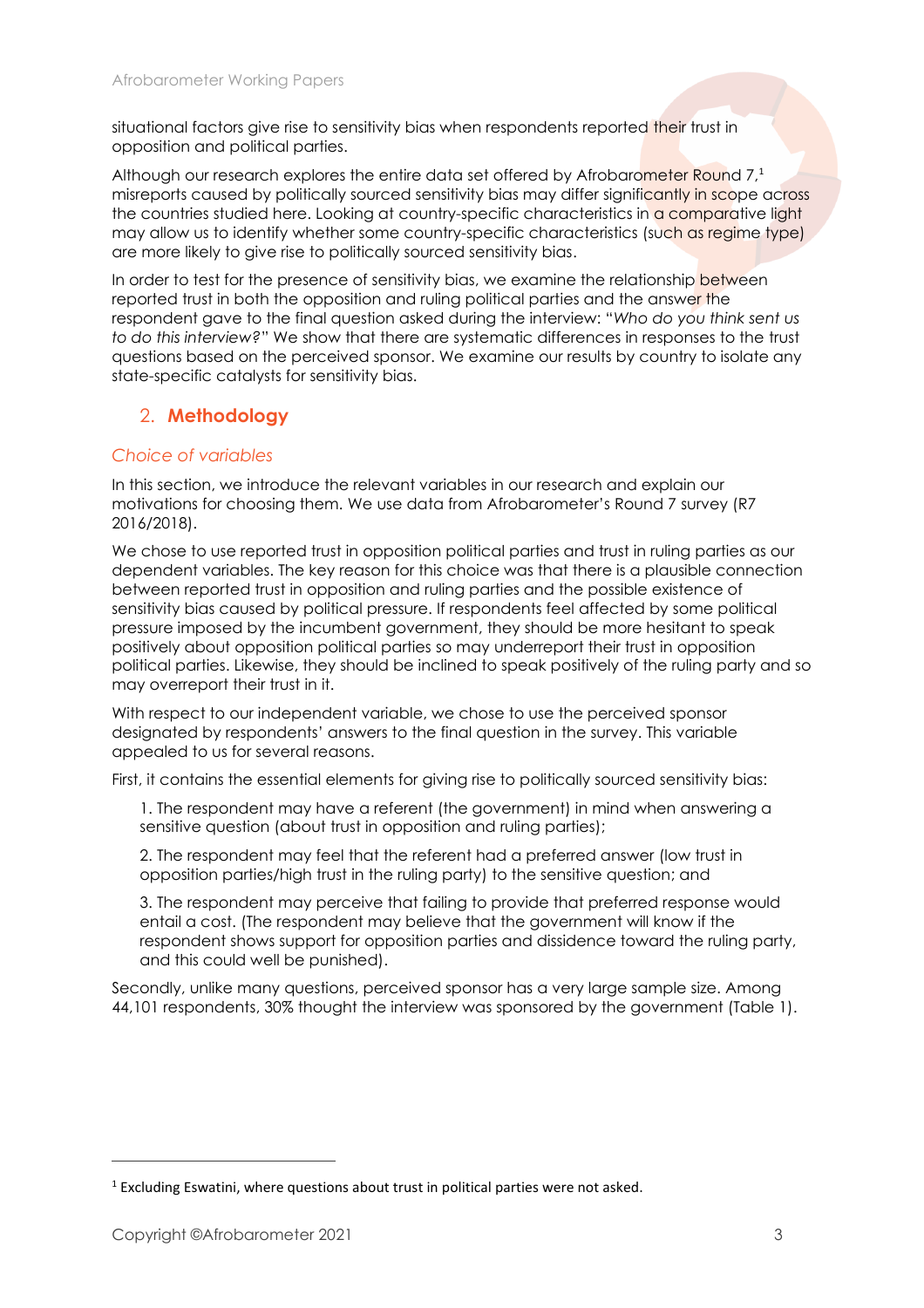| <b>Perceived sponsor</b>                      | ℅                        |
|-----------------------------------------------|--------------------------|
| Afrobarometer                                 | 32                       |
| Government                                    | 30                       |
| Research company                              | 6                        |
| Non-government or religious organization      | 5                        |
| Political party or politician                 | 4                        |
| University/School/College                     | 3                        |
| Private company                               | $\mathfrak{p}$           |
| No one                                        |                          |
| Media                                         | 1                        |
| International organization or another country | 1                        |
| God                                           |                          |
| Other                                         | $\overline{\phantom{0}}$ |
| Don't know                                    | 13                       |

### **Table 1: Perceived sponsor of Afrobarometer survey** | 33 countries | 2016/2018

*Respondents were asked: Who do you think sent us to do this interview? (N=44,101)*

# *Descriptive data analysis*

In terms of trust in ruling parties, we find substantial gaps based on perceived survey sponsorship (Figure 1). On average across the continent, 31% of respondents who thought that Afrobarometer sponsored the survey said they did not trust the ruling party "at all," compared to just 21% of those who thought the government sponsored the survey. Similarly, 22% of those who believed Afrobarometer was the sponsor reported trusting the ruling party "a lot," but this number increased to 33% when the perceived sponsor was the government. An initial descriptive data analysis thus seems to support our theory of sensitivity bias.

#### **Figure 1: Trust in ruling party** | by perceived survey sponsor | 33 countries | 2016/2018



*Respondents were asked: How much do you trust the ruling party, or haven't you heard enough about them to say?* 

In terms of trust in opposition political parties, however, responses do not differ significantly by perceived sponsor. One-third (33%) of respondents reported that they did not trust opposition political parties "at all" – regardless of whether they thought the survey was sponsored by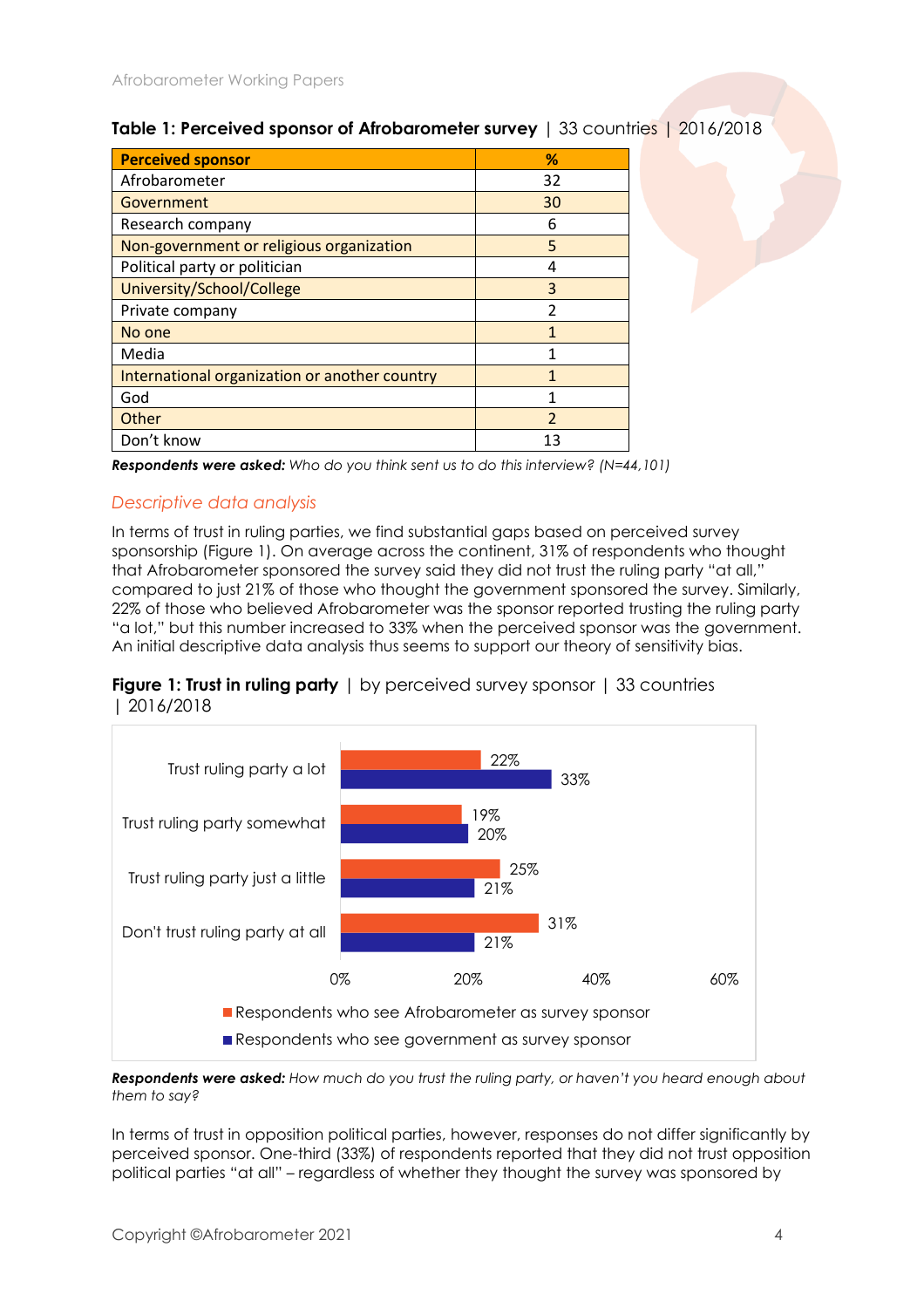Afrobarometer or the government (Figure 2). And while 14% of respondents who perceived the sponsor to be Afrobarometer reported "a lot" of trust in opposition parties, 16% of those who believed the sponsor to be the government gave the same answer. These results do not align with our theory of sensitivity bias.





*Respondents were asked: How much do you trust opposition political parties, or haven't you heard enough about them to say?* 

However, we cannot rely on these descriptive analyses alone to draw conclusions about potential sensitivity bias. First, potential confounders and other factors may have influenced reported trust in opposition and ruling parties. These could provide alternative explanations for any observed link between perceived sponsor and reported trust. Second, our subject of analysis is the combined sample collected from 33 African countries. Even if we could not find correlations at this level, that does not rule out the possibility of a correlation for individual countries.

#### *Regression analysis*

To address these concerns, we constructed several models regressing each of our two dependent variables – reported trust in opposition parties and reported trust in the ruling party – on perceived survey sponsor and several controls.

We chose controls that could theoretically influence trust levels in opposition and ruling political parties. We started with a list of social, developmental, and economic variables at the individual, regional, and country levels from the Round 7 survey and also included two additional country-level factors: GDP per capita and Freedom House Index scores. A full list of these controls can be seen in the Appendix.

As a number of variables in Afrobarometer's data set described similar phenomena, we created indices to avoid multicollinearity. A description of these indices can also be found in the Appendix.

Having established our control variables, we ran two regressions for each of our dependent variables.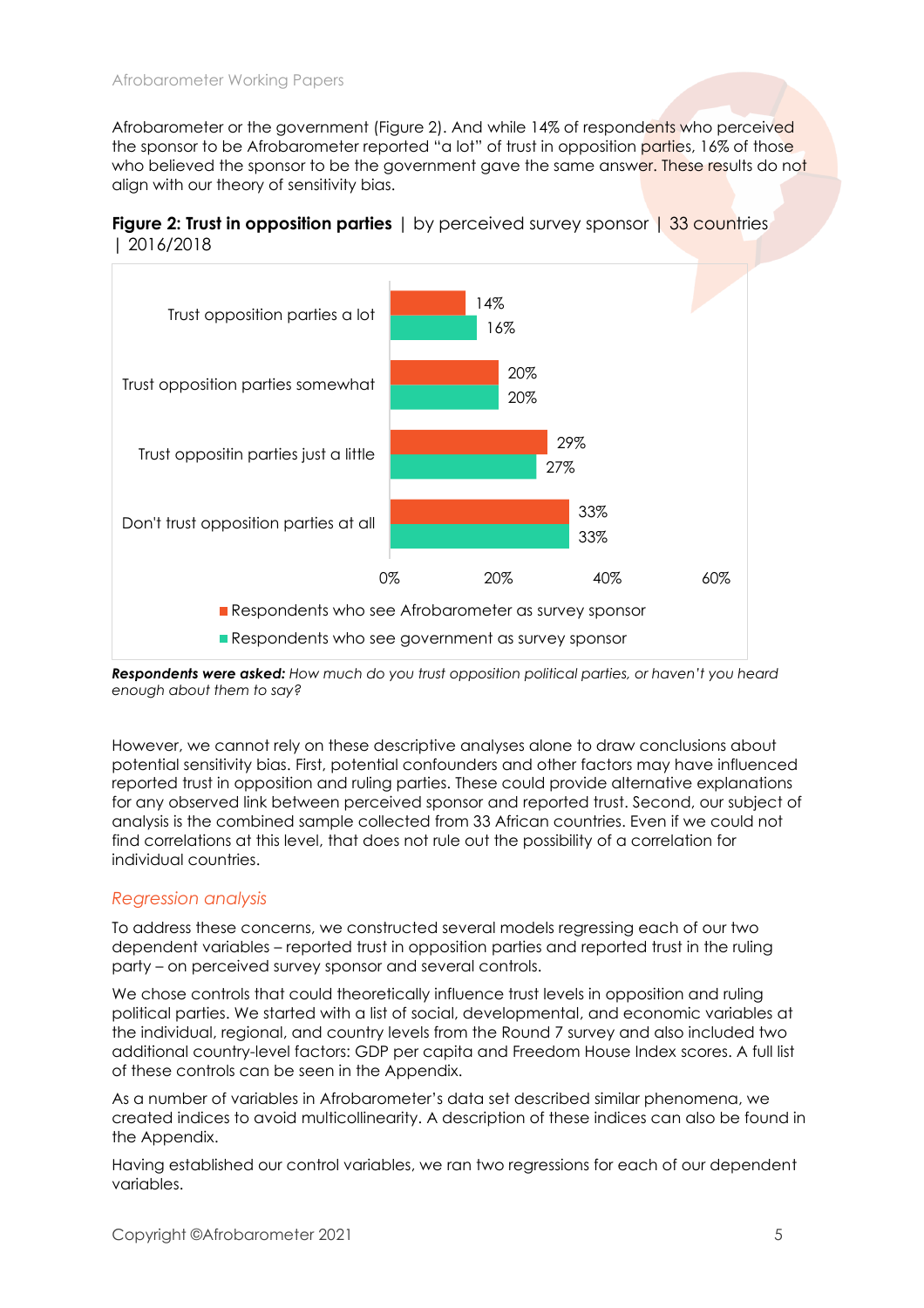We opted to code our dependent categorical variables as binary, rather than ordinal, as we were specifically interested in evaluating the impact of sensitivity bias on reporting trust vs. not reporting trust. In other words, if respondents did adjust their reported levels of trust because of perceived sponsorship, we would expect them to switch from a negative to a positive evaluation, rather than adjusting incrementally within a negative or positive evaluation. Hence, we deemed the answers "A lot" and "Somewhat" as conveying positive evaluations and coded these as "High." We took "Not at all" and "Just a little" to reveal that respondents did not trust the party very much and coded these as "Low."

We chose to use answers from the group of respondents who perceived the sponsor of the survey to be Afrobarometer as our baseline, to which we would then compare three other groups of respondents: Those who perceived the sponsor to be the government, those whose answer was "Don't know," and an "Other" group that included all responses other than government, Afrobarometer, and "Don't know."<sup>2</sup>

# **3. Results**

#### *Key findings*

Results from Model 1, which examines the effects of perceived sponsorship on reported trust in ruling and opposition parties, are shown in Figure 3A (for the opposition) and Figure 3B (for the ruling party). In Figure 3A, we note that the marginal effect for perceived sponsor government is both negative and significant on the opposition party trust dependent variable. Thus we see that those who believed the sponsor of the survey to be the government were less likely to indicate high levels of trust in the opposition than those who thought the survey was sponsored by Afrobarometer. In addition, we see that, controlling for other factors, those who identified an "other" sponsor of the survey and those who responded "Don't know" when asked about sponsorship were also less likely than those who thought Afrobarometer sponsored the survey to have high levels of trust in the opposition.

On the other hand, those who thought the survey was sponsored by the government were significantly more likely to indicate high levels of trust in the ruling party (Figure 3B). Again, this result is in line with our expectations regarding bias. Further, as was the case for trust in the opposition, we see that those who identified an "other" sponsor and those who did not identify a sponsor had significantly lower levels of trust in the ruling party than did those who identified Afrobarometer as the sponsor.

Note that the magnitude of the effect of perceived Afrobarometer vs. government sponsorship on reported trust in the ruling party (0.0611) is much larger than that found with regard to the opposition party (0.0145). However, over such a large sample of respondents, both magnitudes could manifest themselves in quite large differences in the distribution of responses.

One possible interpretation for the different magnitudes is that people were keener to overreport trust in the ruling party than they were to under-report trust in the opposition party when they thought the government was sponsoring the survey. Although our initial theory did not make such a prediction, such a finding could be highly relevant as we think more broadly about politically sourced sensitivity bias. Further, this may suggest that questions in the rest of the survey that are related to the ruling party are especially prone to sensitivity bias. Finally, the directions of the two coefficients suggest that our results may go some way in explaining the trust gap between opposition parties and ruling parties in Africa, though it is unclear precisely how much of the gap they might explain.

<sup>&</sup>lt;sup>2</sup> The "Other" group contained the responses "No one," "Research company," "Non-government or religious organization," "University/School/College," "Private company," "Media," "Political party or politician," "International organization or another country," "God," and "Other."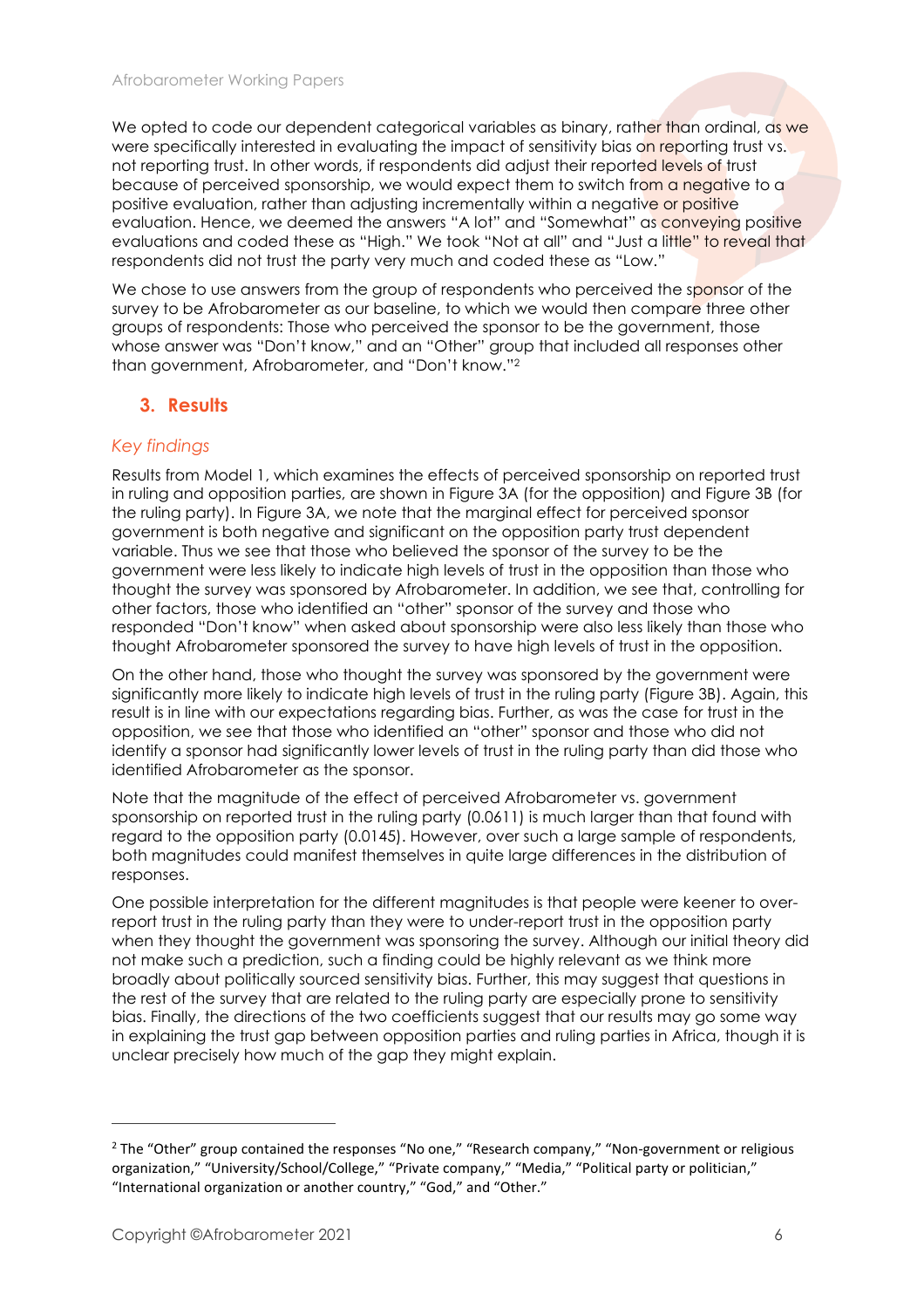



*Estimated marginal effects and their 95% confidence intervals from Model 1 with controls. The "Other" category refers to all other possible answers to the question "How much do you trust opposition political parties, or haven't you heard enough about them to say?" except for "Afrobarometer," "Government," and "Don't know."*

#### **Figure 3B: Estimated marginal effects of perceived sponsor on high ruling party trust (Model 1)**



*Estimated marginal effects and their 95% confidence intervals from Model 1 with controls. The "Other" category refers to all other possible answers to the question "How much do you trust the ruling party, or haven't you heard enough about them to say?" except for "Afrobarometer," "Government," and "Don't know."*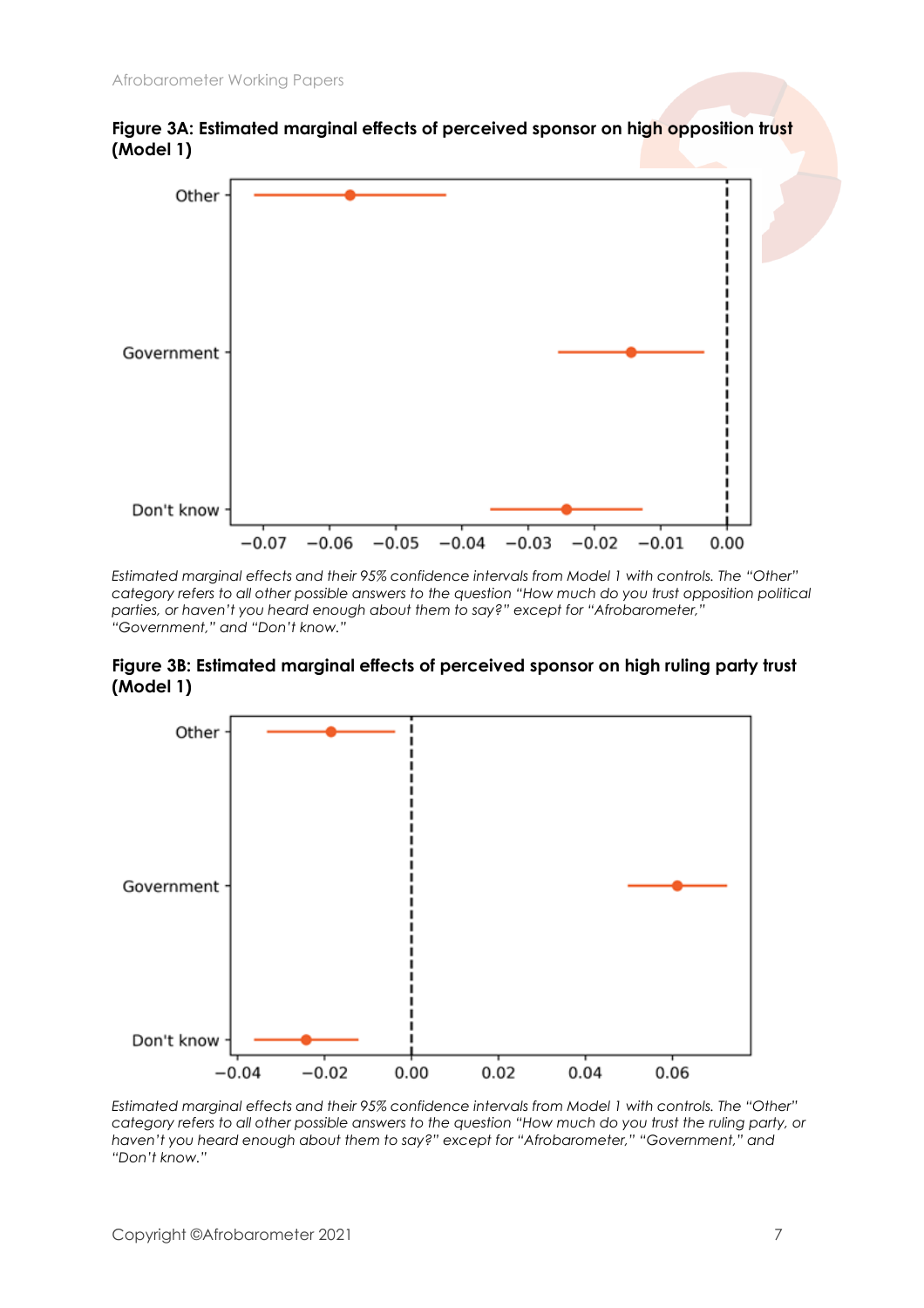Of course, perceived sponsors might not only affect *how* people answer particular questions, but also *whether they respond at all*. To explore this, we run the same model with a dummy variable as the new dependent variable, indicating whether the respondent offered a response to the questions about trust in the ruling and opposition parties.



# **Figure 4A: Estimated marginal effects of perceived sponsor on providing an attitude on opposition trust (Model 2)**

*Estimated marginal effects and their 95% confidence intervals from Model 2 with controls. The "Other" category refers to all other possible answers to the question "How much do you trust opposition political parties, or haven't you heard enough about them to say?" except for "Afrobarometer," "Government," and "Don't know."*

#### **Figure 4B: Estimated marginal effects of perceived sponsor on providing an attitude on trust in the opposition (Model 2)**



*Estimated marginal effects and their 95% confidence intervals from Model 1 with controls. The "Other" category refers to all other possible answers to the question "How much do you trust the ruling party, or haven't you heard enough about them to say?" except for "Afrobarometer," "Government," and "Don't know."*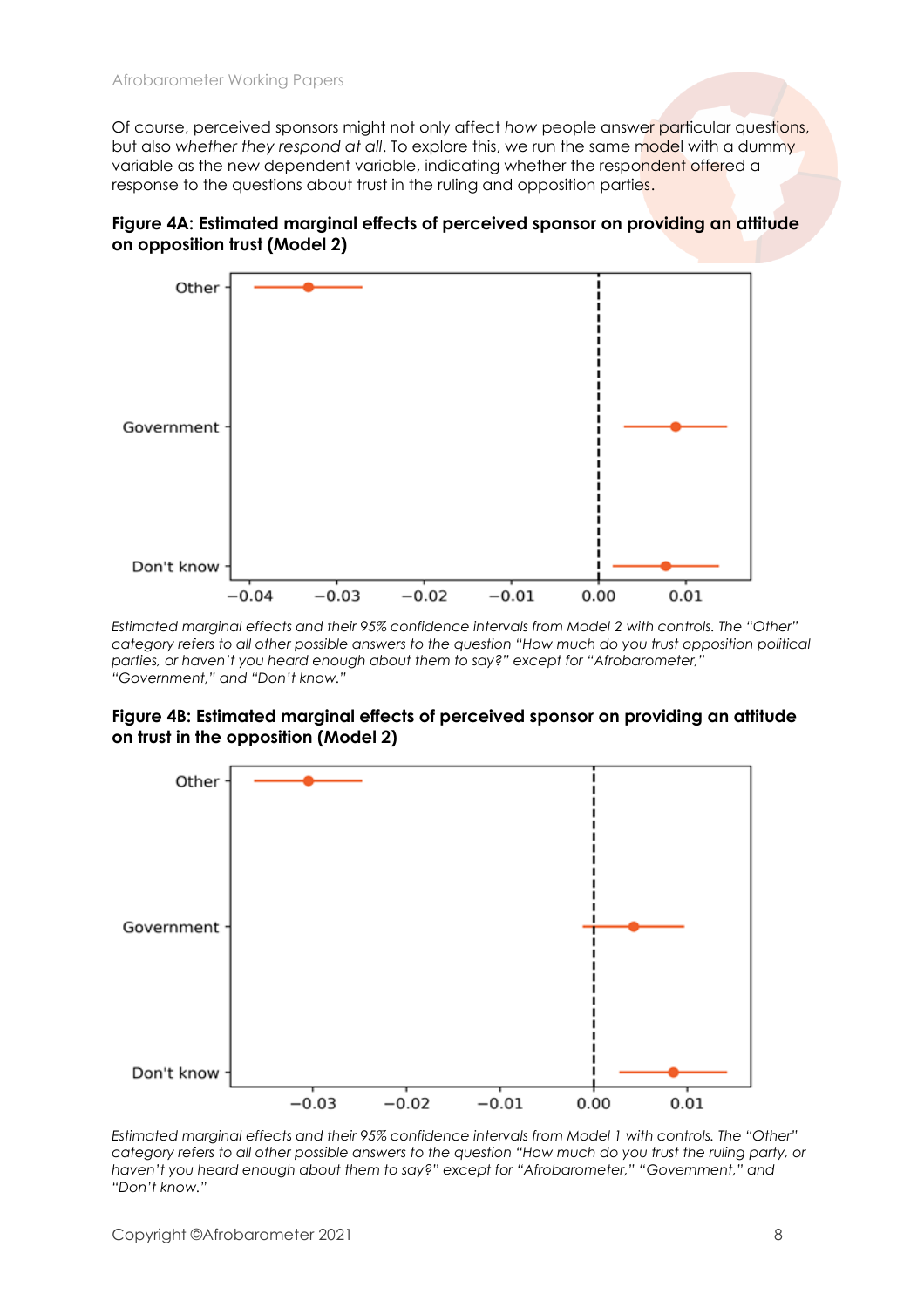In both cases, we see that those who believed that an "other" sponsor was responsible for the survey were less likely to provide answers on the questions of interest than those who believed that Afrobarometer was the sponsor (Figure 4A and Figure 4B). Those who thought the government sponsored the survey produced significantly different results from the Afrobarometer group only when asked about their level of opposition trust. Interestingly, those who said they did not know who sponsored the survey were more likely to respond to both questions than those who identified Afrobarometer as the sponsor.

These analyses also allow us to make two observations that go beyond our initial hypotheses, with regard to when people responded that they did not know who the survey sponsor was.

First, those who reported that they did not know who the survey sponsor was were more likely than those who thought Afrobarometer sponsored the survey to report low levels of trust in both opposition and ruling parties. One possible explanation here is that people who say they do not know who is sponsoring the survey might be generally more distrusting – they have, after all, told the interviewer they do not know who sent them, even though the interviewer has earlier stated affiliation with Afrobarometer. These individuals thus are also less likely to trust both ruling and opposition groups.

Second, those who reported that they did not know who the survey sponsor was were also more likely than those who thought Afrobarometer sponsored the survey to choose not to report an answer at all. This finding adds another dimension to the point on uncertainty: If people do not know who is sponsoring the survey, and so do not know who will have access to the data, they may be less willing to provide any evidence at all that points toward their actual level of support, whether that be for ruling or opposition parties, preferring instead to refuse or answer "Don't know."

# **4. Country-level analysis**

As mentioned in the methodology section, we recognize that these findings are based on averages across almost three dozen diverse countries; therefore, a country-by-country analysis might be useful to test (1) whether the general case theory holds across countries; (2) whether any inter-country variation that does exist is easily explainable by country-level factors, such as regime type; and (3) if the findings hold generally, whether there is any noticeable difference in the size of the apparent sensitivity bias between countries. Specifically, we expect that a country's level of democracy might matter. Namely, countries with more-democratic regimes might see less sensitivity bias (i.e. perceived sponsorship will matter less) than those with less-democratic regimes. In more-democratic countries, individuals might feel less compelled to adjust responses on the basis of perceived sponsorship, as they will feel that openly expressing distrust of the ruling party in the face of an interviewer who has ostensibly been sent by the government will have fewer negative repercussions.

To test this possibility, we conducted separate regression analyses for each country, grouping them by Freedom House scores. Table 2 shows results for the nine (out of 33) countries where at least one of the marginal effects (for trust in the opposition or trust in the ruling party) was statistically significant.

First, with regard to trust in the opposition, we see that most of the coefficients are nonsignificant. Only in Madagascar and Mauritius was trust in opposition parties different among those who thought the government was the sponsor of the survey compared to those who thought it was Afrobarometer. Surprisingly, in both cases, those who identified the government as the sponsor were actually more likely to trust the opposition.

When we look at the country-by-country breakdown for trust in the ruling party as the dependent variable, we see a very similar picture: In all nine countries, those who thought the ruling party was the sponsor were more likely to say they trusted the ruling party.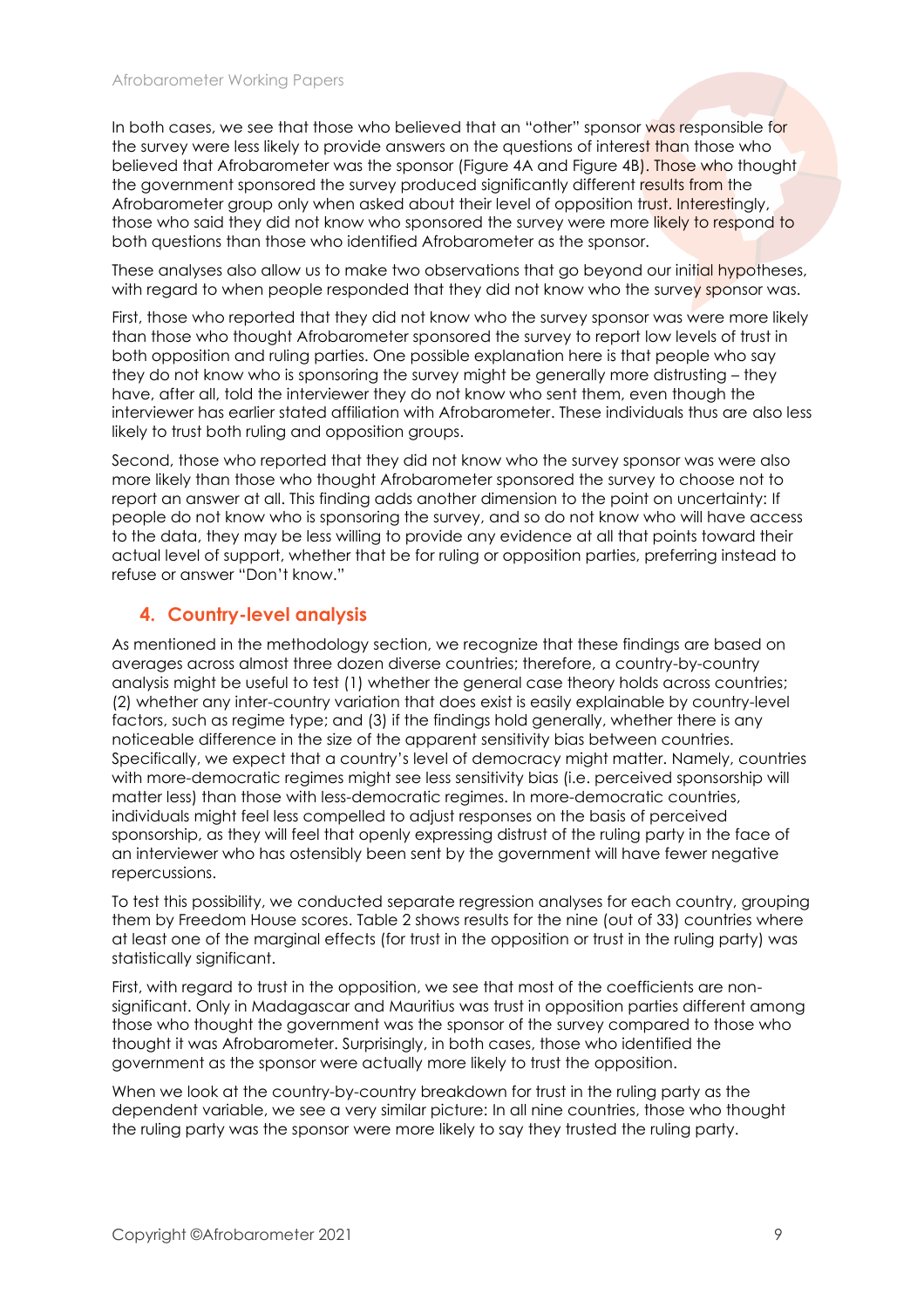|                                                                      | <b>Trust in opposition</b>                                                                  | <b>Trust in ruling party</b>                                                                     |                                                |
|----------------------------------------------------------------------|---------------------------------------------------------------------------------------------|--------------------------------------------------------------------------------------------------|------------------------------------------------|
| <b>Country</b>                                                       | <b>Marginal effect of</b><br>government vs.<br><b>Afrobarometer as</b><br>perceived sponsor | <b>Marginal effect of</b><br>government vs.<br><b>Afrobarometer as</b><br>perceived sponsor      | <b>Freedom</b><br><b>House</b><br><b>Index</b> |
| <b>Mauritius</b>                                                     | $0.072*$                                                                                    | $0.082**$                                                                                        | 89                                             |
| Sierra Leone                                                         | $-0.076$                                                                                    | $0.135***$                                                                                       | 65                                             |
| Lesotho                                                              | 0.015                                                                                       | $0.121***$                                                                                       | 63                                             |
| Malawi                                                               | 0.001                                                                                       | $0.133***$                                                                                       | 62                                             |
| Madagascar                                                           | $0.071*$                                                                                    | $0.072*$                                                                                         | 61                                             |
| <b>Burkina Faso</b>                                                  | 0.039                                                                                       | $0.139***$                                                                                       | 56                                             |
| Gambia                                                               | $-0.021$                                                                                    | $0.066*$                                                                                         | 46                                             |
| Guinea                                                               | $-0.032$                                                                                    | $0.090**$                                                                                        | 40                                             |
| Tanzania                                                             | $-0.042$                                                                                    | $0.099$ ***                                                                                      | 40                                             |
| neither marginal effect was statistically significant are not shown. |                                                                                             | Significance levels represented as $np < 0.05$ , $* p < 0.01$ , $** p < 0.001$ . Countries where |                                                |

**Table 2: Trust in opposition and ruling parties** | by country and Freedom House Index score

The country-by-country analysis suggests that the overall level of political freedoms in a country does not seem to impact the generally observed relationship between perceived sponsor and stated trust in the ruling party. In other words, politically sourced sensitivity bias seems to play similar roles in both free countries (e.g. Mauritius) and less-free countries (e.g. Guinea and Tanzania). This is a counterintuitive finding. More-democratic countries should have a higher level of freedom of speech, and therefore we would expect lower politically sourced sensitivity bias. One possible explanation for this surprising finding is that there are still costs for picking a side even for individuals who benefit from the relatively healthier political competition in more-democratic countries. Individuals still wish to demonstrate their loyalty to their aligned parties to maximize potential benefits. In other words, while the response discrepancy in authoritarian states is mostly explained by threat and fear, the response discrepancy in democratic states might be more explained by temptations or possibilities for personal enrichment. Of course, another possible explanation is that, even in freer countries, individuals still have concerns about potential sanctions that might arise from openly critiquing the government to a perceived agent of said government.

# **5. Future research considerations**

Our analyses suggest that perceptions about survey sponsorship are significantly related to at least some potentially sensitive questions commonly included in many surveys, including Afrobarometer. However, we consider these analyses to be the starting point – and not the final word – on this topic. In particular, future research should address a number of potential concerns.

First, future work should extend these analyses to other rounds of Afrobarometer and other surveys, and explore other questions as potential dependent variables.

Second, research should explore what shapes respondents' perceptions of survey sponsorship. As noted previously, our paper is not the first to examine potential interviewer effects with regard to Afrobarometer surveys. However, our project differs from those papers, which focus on age (Erlich & McCormack, 2020) and ethnicity (Adida et al., 2016), in that, while those studies consider interviewer-interviewee matches on those dimensions to be randomly assigned, we cannot make a similar assumption with regard to perceptions of survey sponsorship. One possibility is that respondents' interpretations of perceived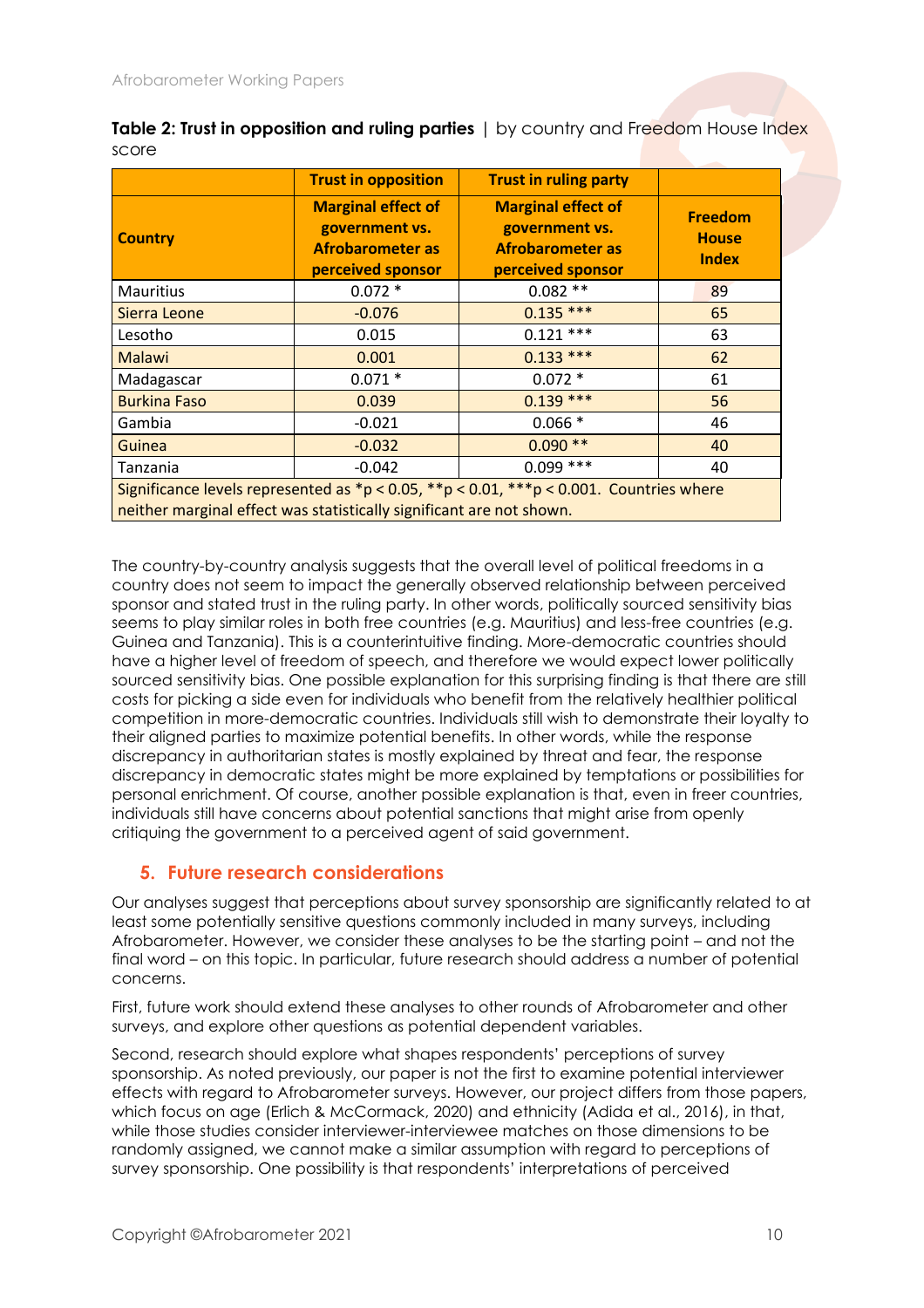sponsorship were shaped by the previous questions they were asked, since the question about the perceived sponsor was the very last question asked. In fact, it is possible that individuals who trust the government are more likely to think the government cares enough about them to ask their opinion, while those who do not trust the government are more likely to think that some non-governmental organization (e.g. Afrobarometer) would be more likely to care. The best way to investigate this possible endogeneity is probably to conduct an experiment in which Afrobarometer varies the ways in which it conveys its identity to respondents (such as showing them a video of Afrobarometer's past work vs. simply stating, at the survey's outset, that the interviewers are from Afrobarometer, as is current practice). Another approach, which we discuss below, might be to change the position of the question about perceived sponsorship.

Further, while our analyses identified differences in average responses based on perceived sponsorship, we cannot conclude on the basis of these differences that they can be attributed to a particular mechanism. Since we lack a measure of individuals' "true" trust levels in ruling or opposition parties, we cannot know whether, to the extent that politically sourced sensitivity bias exists, it is pulling responses in a particular direction. For example, reported trust in the ruling party might be higher among individuals who perceive the government as the sponsor vs. those who perceive Afrobarometer to be the sponsor because the former fear divulging less-than-rosy assessments of the ruling party to a government agent or seek potential benefits from presenting themselves as ruling-party supporters. However, such a gap might also be attributable to individuals who perceive Afrobarometer to be the sponsor and assume (incorrectly) that the research organization is affiliated with the opposition – a perception that incumbents and their allies have stoked in some countries at times – and who as a result indicate less trust in the ruling party. Further, mechanisms likely operate differently for different groups, depending on pre-existing attitudes toward the ruling party and opposition. Again, future experiments could perhaps help identify directions of bias.

Finally, due to a lack of information, we were not able to account for the potential influence of national partner organizations that conduct the Afrobarometer surveys. Their local reputations, as well as their members' interview skills, may have affected both perceptions of the survey sponsor and the outcome variables of interest.

# **6. Recommendations**

The important conclusion of our research is that individuals' responses on key survey questions of interest – i.e. trust in the ruling and opposition parties – vary systematically according to perceptions of the survey sponsor. Hence, our recommendations are aimed at ensuring respondents' accurate perceptions and understanding of Afrobarometer, its goals, and its staff, and at reducing variations between respondents' perceptions of the survey sponsor in order to minimize the potential emergence of various biases.

Recommendation 1: Increase respondents' knowledge that the survey is sponsored by Afrobarometer and ensure that they remember this throughout the interview. We suggest that interviewers:

- Provide more evidence to indicate they are from Afrobarometer.
- Explain more clearly what Afrobarometer is by using videos and other media materials instead of a simple verbal notification.
- Ask respondents about sponsorship perceptions at the beginning, middle, and end of the interview. If a respondent gives an incorrect answer or cannot identify a sponsor, correct the respondent before continuing.

Recommendation 2: Increase respondents' confidence that responses are confidential and that the survey is free from political interference. To accomplish this: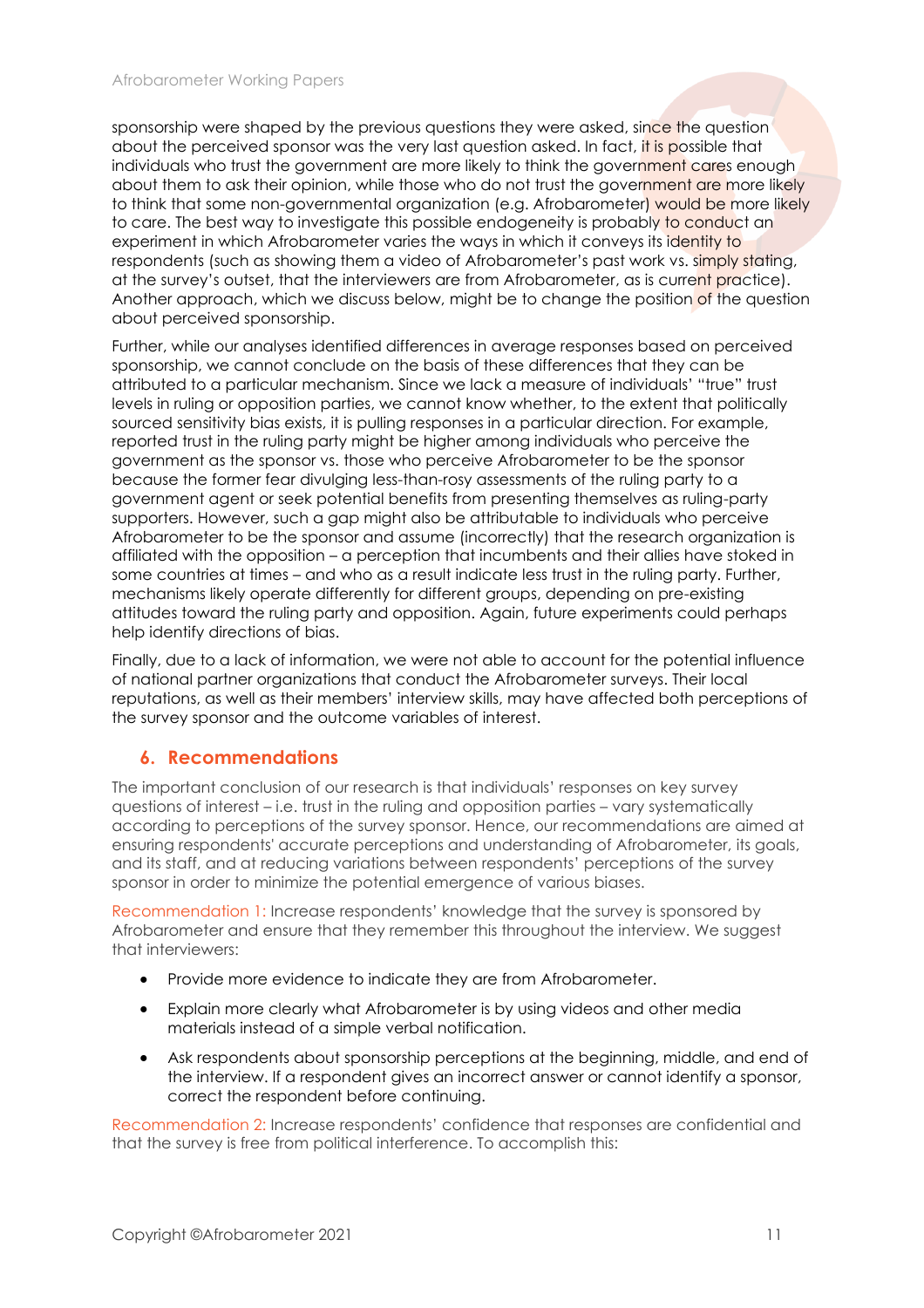- Interviewers should elaborate on the independent and cross-national nature of Afrobarometer during the introduction, showing evidence (documents, pictures, videos) of past work conducted in other countries, if it is helpful.
- Interviewers should explain clearly who will access the collected data, how the data will be used, and who provides funding for Afrobarometer.
- As an organization, Afrobarometer should do more brand building of Afrobarometer via traditional and social media approaches to establish a reputation of legitimacy among African populations.

Recommendation 3: Improve interviewers' skills, via more training and practice, to deliver messages effectively. This is especially important in countries where a great proportion of respondents reported they did not know who the survey sponsor was or perceived an organization other than Afrobarometer to be responsible. Under the same interview protocol, more than 60% of respondents in Tunisia reported that they did not know who the survey sponsor was, while only 5% of respondents in Benin gave the same answer.

Recommendation 4: Increase the precision of survey questions and/or response options where appropriate. For example, if people other than the respondent are present during the interview, the current questionnaire records "Spouse only," "Children only," "A few others," and "Small crowd." These options could be expanded to record "Government official" and other categories of interest.

On the "perceived survey sponsor question, the response option "political party or politicians" should specify whether it refers to the ruling or opposition parties.

# **7. Conclusion**

This paper explores the presence of politically sourced sensitivity bias in Afrobarometer's survey results. Our findings are threefold.

First, respondents who thought the government was sponsoring the survey were more likely to report low levels of trust in the opposition than were those who thought Afrobarometer was the sponsor.

Second, when respondents thought the government was sponsoring the survey, they were more likely to report high levels of trust in the ruling party than were those who thought Afrobarometer was sponsoring the survey.

Third, when respondents thought the government was sponsoring the survey, they were more likely to report substantive answers when asked about their level of trust in the opposition than were those who thought Afrobarometer was sponsoring the survey.

Ultimately, it seems some degree of politically sourced sensitivity bias is present in the survey results. While our evidence concerns Afrobarometer's survey results, we suspect a similar bias could be present in surveys conducted by other non-government or government agencies, in Africa as well as in other contexts. For example, perceptions of "liberal bias" in the media in the United States could lead conservative-leaning individuals to respond differently to surveys, which are often sponsored by media organizations, or to not respond at all. In this century of "big data," where policy makers and political candidates often rely heavily on survey results to make policies and set strategies, biased and inaccurate survey results could bring adverse consequences. Indeed, it should be a priority for survey organizations to improve the quality of survey results. While this paper has highlighted one source of sensitivity bias, it has also emphasized the importance of respondents' perceptions to the broader literature on sensitivity bias. We hope more attention can be given to this area in the future to further investigate how to detect, alleviate, and possibly resolve sensitivity bias in surveys. With careful design, this bias can be minimized.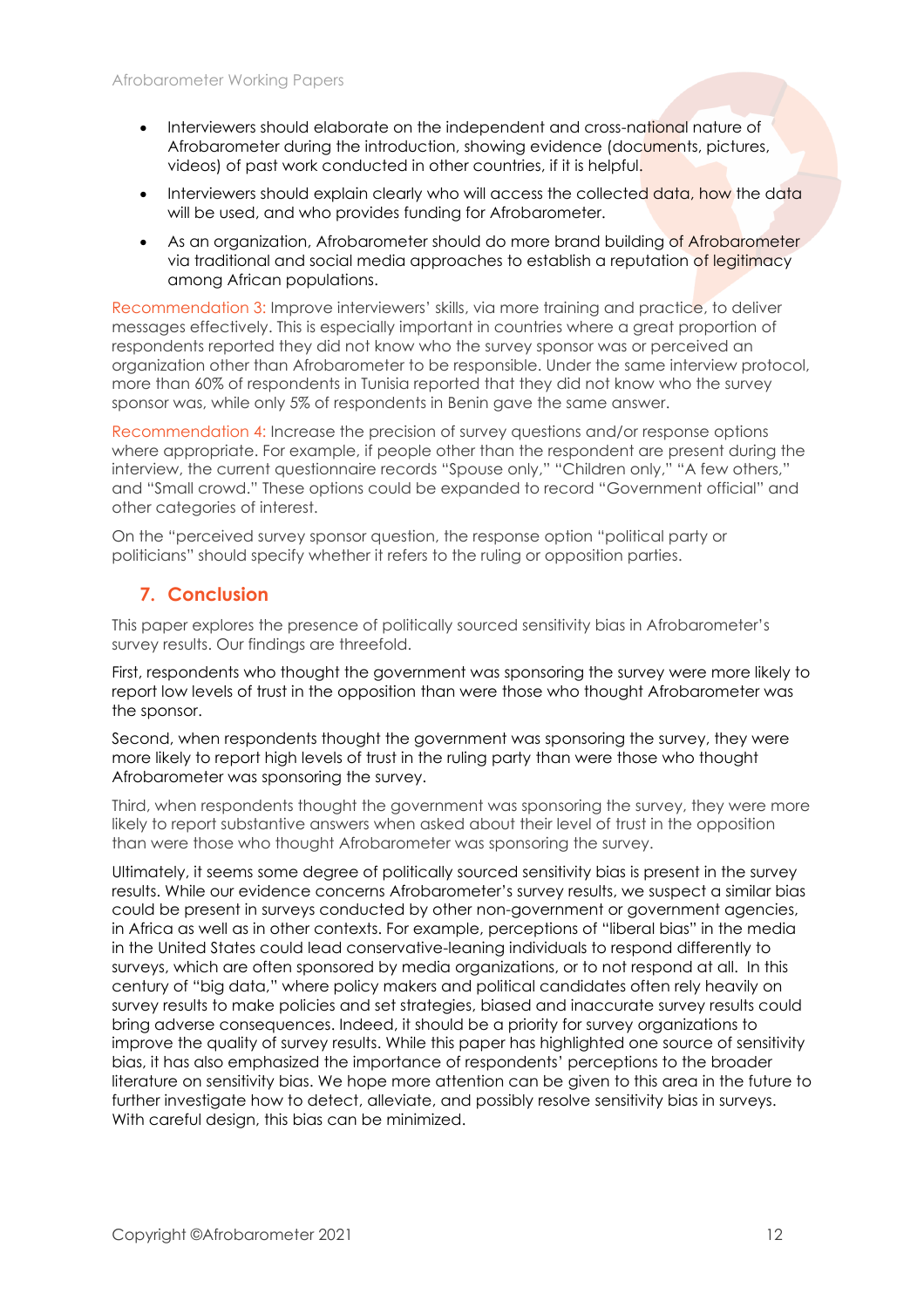# **References**

- Adida, C. L., Ferree, K. E., Posner, D. N., & Robinson, A. L. (2016). Who's asking? Interviewer coethnicity effects in African survey data. *Comparative Political Studies*, *49*(12), 1630-1660. doi: 10.1177/0010414016633487.
- Bauman, K. E., & Dent, C. W. (1982). Influence of an objective measure on self-reports of behavior. *Journal of Applied Psychology*, *67*(5), 623-628.
- Blair, G., Coppock, A., & Moor, M. (2020). When to worry about sensitivity bias: A social reference theory and evidence from 30 years of list experiments. *American Political Science Review*, *114*(4), 1297-1315. doi: 10.1017/S0003055420000374.
- Erlich, A., & McCormack, A. (2020). Elder, you're right! Age-group differences in social and political interactions in Africa. Afrobarometer Working Paper No. 185.
- Kelly, C. A., Soler-Hampejsek, E., Mensch, B. S., & Hewett, P. C. (2013). Social desirability bias in sexual behavior reporting: Evidence from an interview mode experiment in rural Malawi. *International Perspectives on Sexual and Reproductive Health*, *39*(1), 14-21.
- Krysan, M. (1998). Privacy and the expression of white racial attitudes: A comparison across three contexts. *Public Opinion Quarterly*, *62*(4), 506-544.
- Locander, W., Sudman, S., & Bradburn, N. (1976). An investigation of interview method, threat and response distortion. *Journal of the American Statistical Association*, *71*(354), 269-275. doi: 10.2307/2285297.
- Logan, C. (2008). Rejecting the disloyal opposition? The trust gap in mass attitudes toward ruling and opposition parties in Africa. Afrobarometer Working Paper No. 94. https://afrobarometer.org/publications/wp94-rejecting-disloyal-opposition.
- Tannenberg, M. (2017). The autocratic trust bias: Politically sensitive survey items and selfcensorship. *SSRN Electronic Journal*. doi: 10.2139/ssrn.2980727.
- Tourangeau, R., & Yan, T. (2007). Sensitive questions in surveys. *Psychological Bulletin*, *133*(5), 859- 883. doi: 10.1037/0033-2909.133.5.859.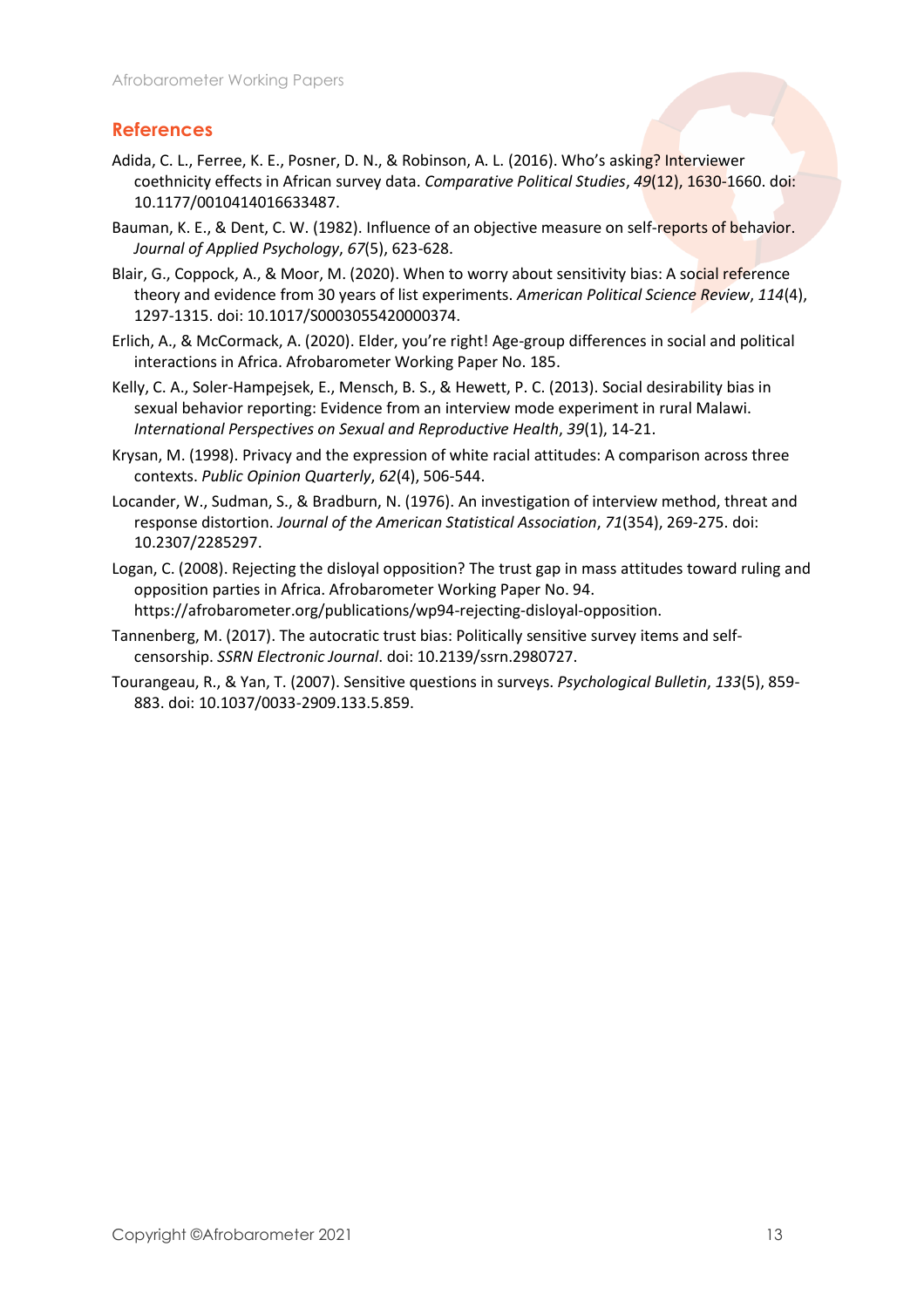# **Appendix**

*Control variables and indices design*

# **1. Full list of controls**

Fh\_index: Freedom House Index

GDP\_pc: GDP per capita

Area\_index: Variables indicating households' proximity to facilities and services such as an electric grid, piped water, sewerage, mobile phone service, a health clinic, etc.

Without index: see below

Own\_television: Which of these things do you or anyone in your household own: Television?

Water location: Please tell me whether each of the following are available inside your house, inside your compound, or outside your compound: Your main source of water for household use?

Phone internet: Does your phone have access to the Internet?

Electric mains: Do you have an electric connection to your home from the mains? [If yes:] How often is the electricity actually available?

Own\_computer: Which of these things do you or anyone in your household own: A computer?

Rural urban: Do you come from a rural or urban area?

Gendermatch: What "gender match" did the respondent and interviewer make up? (MM, MF, FM, or FF)

Agematch: Were the respondent and the interviewer of a similar age (within four years higher or lower) or of different ages (interviewer is more than four years older than the respondent or interviewer is more than four years younger than the respondent).

#### **2. Indices design**

For the control variables, we combined a number of separate variables into a set of particular indices that would give us a good idea of each respondent's personal socioeconomic status (the without index, the wealth index, etc.).

Notably, all questions within each created index came with the same range of possible responses, so we did not risk mistranslating data. It should be noted that we did not weight different questions, either (not owning a car is, in our metric, considered the same as not owning a television). For the purposes of this study, this seems a reasonable assumption to make, especially given that scores around the middle would seem to represent a decent quality of life, anything above is good, and anything below is bad.

Construction of the without index follows the below example:

The questions of concern were "Over the past year, how often, if ever, have you or anyone in your family gone without …

- 1. Enough food to eat?
- 2. Enough clean water for home use?
- 3. Medicines or medical treatment?
- 4. Enough fuel to cook your food?
- 5. A cash income?

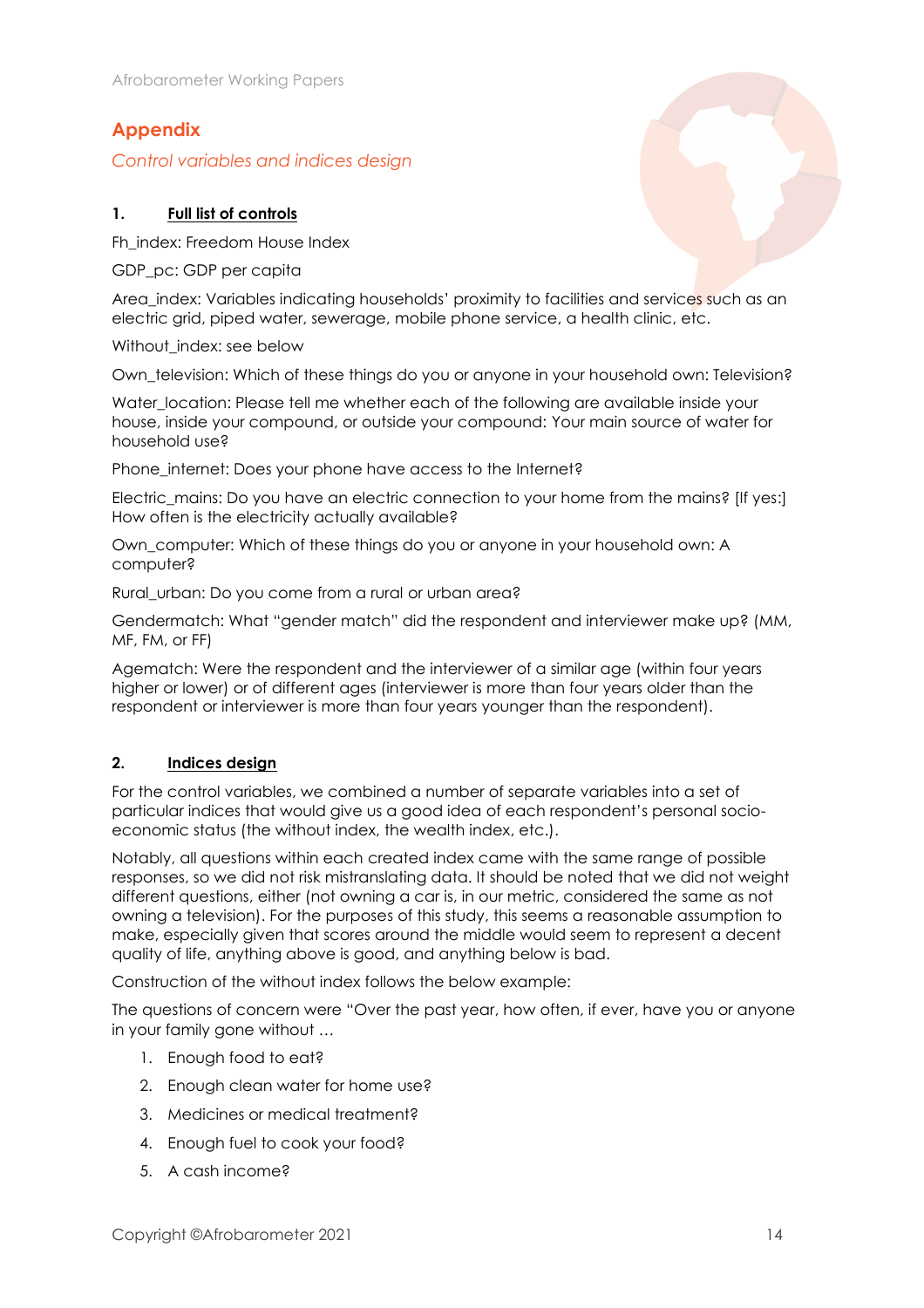For each question, possible responses were "Always," "Many times," "Several times," "Just once or twice," "Never," "Don't know," "Refused," or "Missing." Since "Don't know," "Refused," and "Missing" were unclear responses and made up a very small percentage of responses (around 1%), we did not include these in the indices.

To each of the other answers, we assigned values of 0, 0.25, 0.5, 0.75, or 1 as shown in Table A.1 (assuming each response to have an equal gap between it and the next response below or above, which we believe to be reasonable with regard to these particular selections of variables).

| Afrobarometer response | Coded frequency | Code value |
|------------------------|-----------------|------------|
| Always                 | Often           |            |
| Many times             | Often           | 0.25       |
| Several times          | Often           | 0.5        |
| Just once or twice     | Rarely          | 0.75       |
| Never                  | Rarely          |            |
| Don't know             | Rarely          | n/a        |
| Refused to answer      | Refused         | n/a        |
| Missing                | n/a             | n/a        |

| Table 3: Example of coding of control variables: The without index |
|--------------------------------------------------------------------|
|--------------------------------------------------------------------|

The values for each of the questions were then summed to reach a "without index" score between 0 and 5. If the response to one of the five questions was n/a, that respondent's whole index score is counted as n/a to prevent errors in the meaning of each index score when comparing respondents.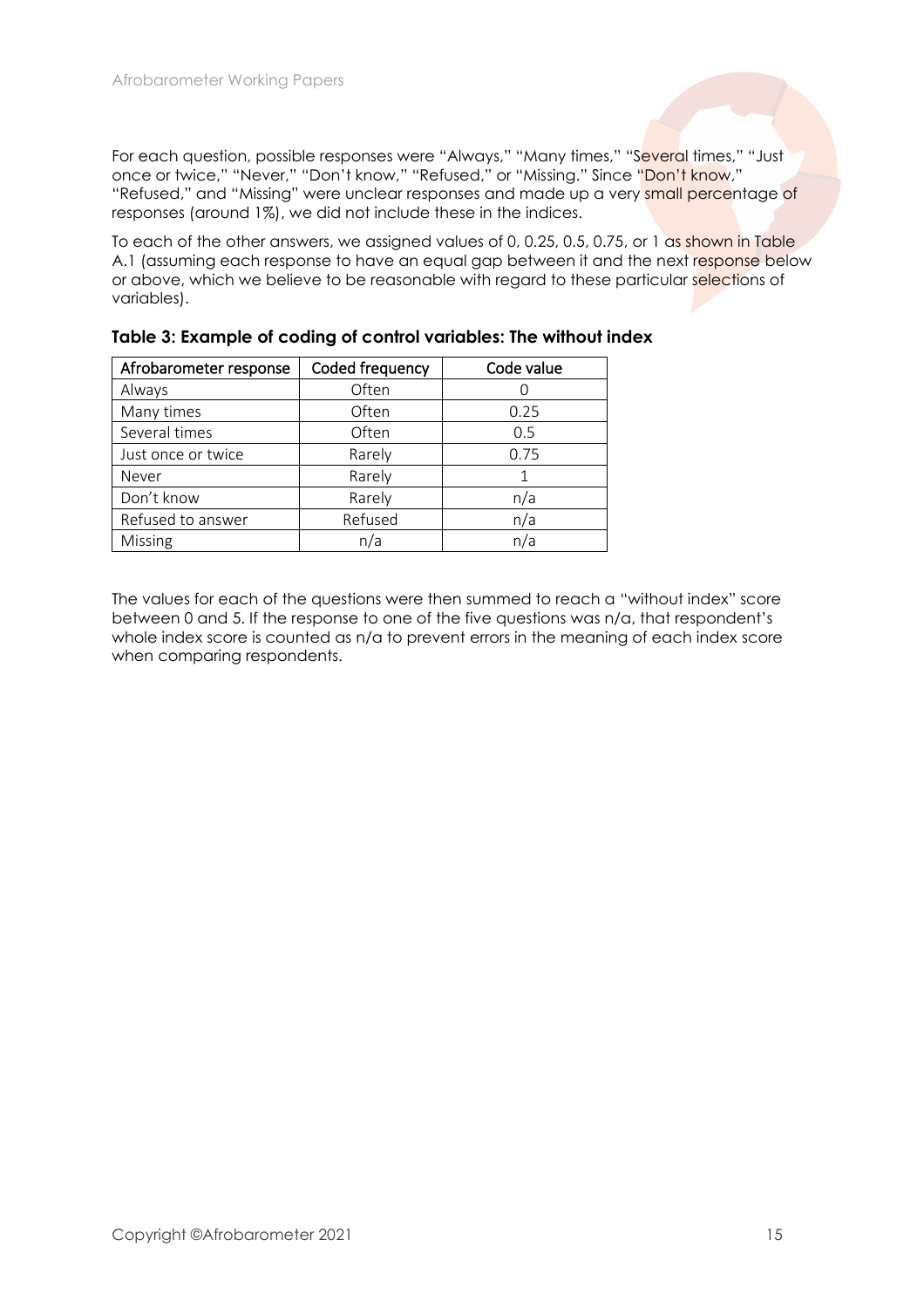#### **Recent Afrobarometer working papers**

- No. 186 Krönke, Matthias, Sarah J. Lockwood, & Robert Mattes. Party footprints in Africa: Measuring local party presence across the continent. 2020
- No. 185 Erlich, Aron & Andrew McCormack. Age-group differences in social and political interactions in Africa. 2020
- No. 184 Armah-Attoh, Daniel. Curbing intolerance of persons in same-sex relationships in Ghana: The important role of education. 2020
- No. 183 Chlouba, Vladimir. Traditional authority and state legitimacy: Evidence from Namibia. 2019
- No. 182 Brass, Jennifer N., Kirk Harris, & Lauren M. MacLean. Is there an anti-politics of electricity? Access to the grid and reduced political participation in Africa? 2019
- No. 181 Lockwood, Sarah J. & Matthias Krönke. Do electoral systems affect how citizens hold their government accountable? Evidence from Africa. 2018
- No. 180 O'Regan, Davin. Police-citizen interaction in Africa: An exploration of factors that influence victims' reporting of crimes. 2018
- No. 179 Blimpo, M., Justice Tei Mensah, K. Ochieng' Opalo, & Ruifan Shi. Electricity provision and tax mobilization in Africa. 2018
- No. 178 Irvine, John M., Richard J. Wood, & Payden McBee Viewing society from space: Image-based sociocultural prediction models. 2017
- No. 177 Depetris-Chauvin, Emilio & Ruben Durante. One team, one nation: Football, ethnic identity, and conflict in Africa. 2017.
- No. 176 Tannenberg, Marcus. The autocratic trust bias: Politically sensitive survey items and self-censorship. 2017.
- No. 175 Liu, Shelley. Wartime educational loss and attitudes toward democratic institutions. 2017.
- No. 174 Crisman, Benjamin. Disease, disaster, and disengagement: Ebola and political participation in Sierra Leone. 2017.
- No. 173 Claassen, Christopher. Explaining South African xenophobia. 2017.
- No. 172 Logan, Carolyn. 800 languages and counting: Lessons from survey research across a linguistically diverse continent. 2017.
- No. 171 Guardado, Jenny & Leonard Wantchekon. Do electoral handouts affect voting behavior? 2017.
- No. 170 Kerr, Nicholas & Anna Lührmann. Public trust in elections: The role of media freedom and election management autonomy. 2017.
- No. 169 McNamee, Lachlan. Indirect colonial rule and the political salience of ethnicity. 2016.
- No. 168 Coulibaly, Massa. Measuring democracy in Africa: Applying anchors. (French). 2016.
- No. 167 Monyake, Moletsane. Does personal experience of bribery explain protest participation in Africa? 2016.
- No. 166 Robinson, Amanda Lea. Ethnic diversity, segregation, and ethnocentric trust in Africa. 2016.
- No. 165 Hounsounon, Damas. Décentralisation et qualité de l'offre de services socio-publics en Afrique subsaharienne. 2016.